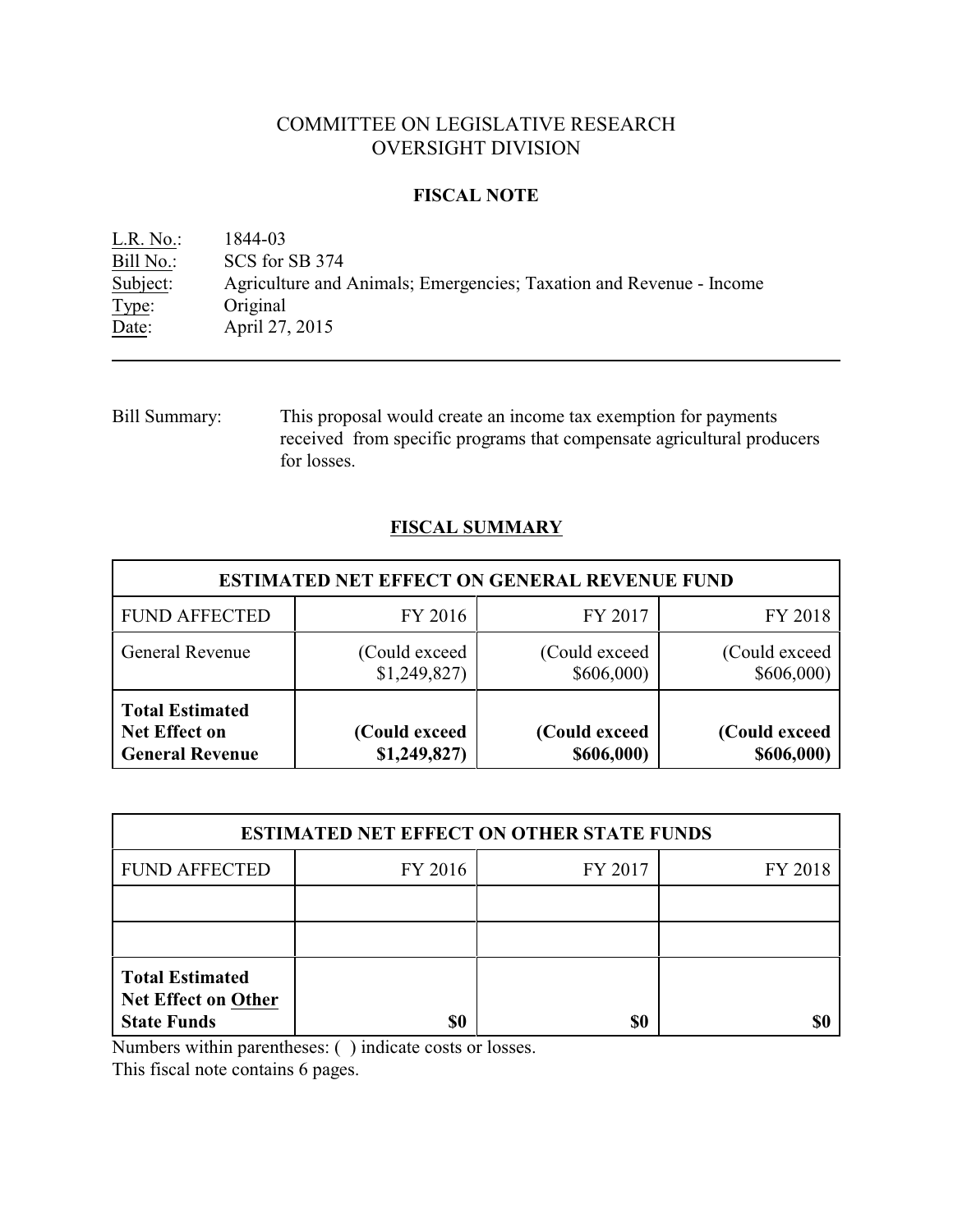L.R. No. 1844-03 Bill No. SCS for SB 374 Page 2 of 6 April 27, 2015

| <b>ESTIMATED NET EFFECT ON FEDERAL FUNDS</b>                               |         |         |         |  |
|----------------------------------------------------------------------------|---------|---------|---------|--|
| <b>FUND AFFECTED</b>                                                       | FY 2016 | FY 2017 | FY 2018 |  |
|                                                                            |         |         |         |  |
|                                                                            |         |         |         |  |
| <b>Total Estimated</b><br><b>Net Effect on All</b><br><b>Federal Funds</b> | \$0     | \$0     |         |  |

| <b>ESTIMATED NET EFFECT ON FULL TIME EQUIVALENT (FTE)</b>    |         |         |         |  |
|--------------------------------------------------------------|---------|---------|---------|--|
| <b>FUND AFFECTED</b>                                         | FY 2016 | FY 2017 | FY 2018 |  |
|                                                              |         |         |         |  |
|                                                              |         |         |         |  |
| <b>Total Estimated</b><br><b>Net Effect on</b><br><b>FTE</b> |         |         |         |  |

 $\boxtimes$  Estimated Net Effect (expenditures or reduced revenues) expected to exceed \$100,000 in any of the three fiscal years after implementation of the act.

| <b>ESTIMATED NET EFFECT ON LOCAL FUNDS</b> |         |         |         |
|--------------------------------------------|---------|---------|---------|
| <b>FUND AFFECTED</b>                       | FY 2016 | FY 2017 | FY 2018 |
| Local Government                           | \$0     | \$0     | \$0     |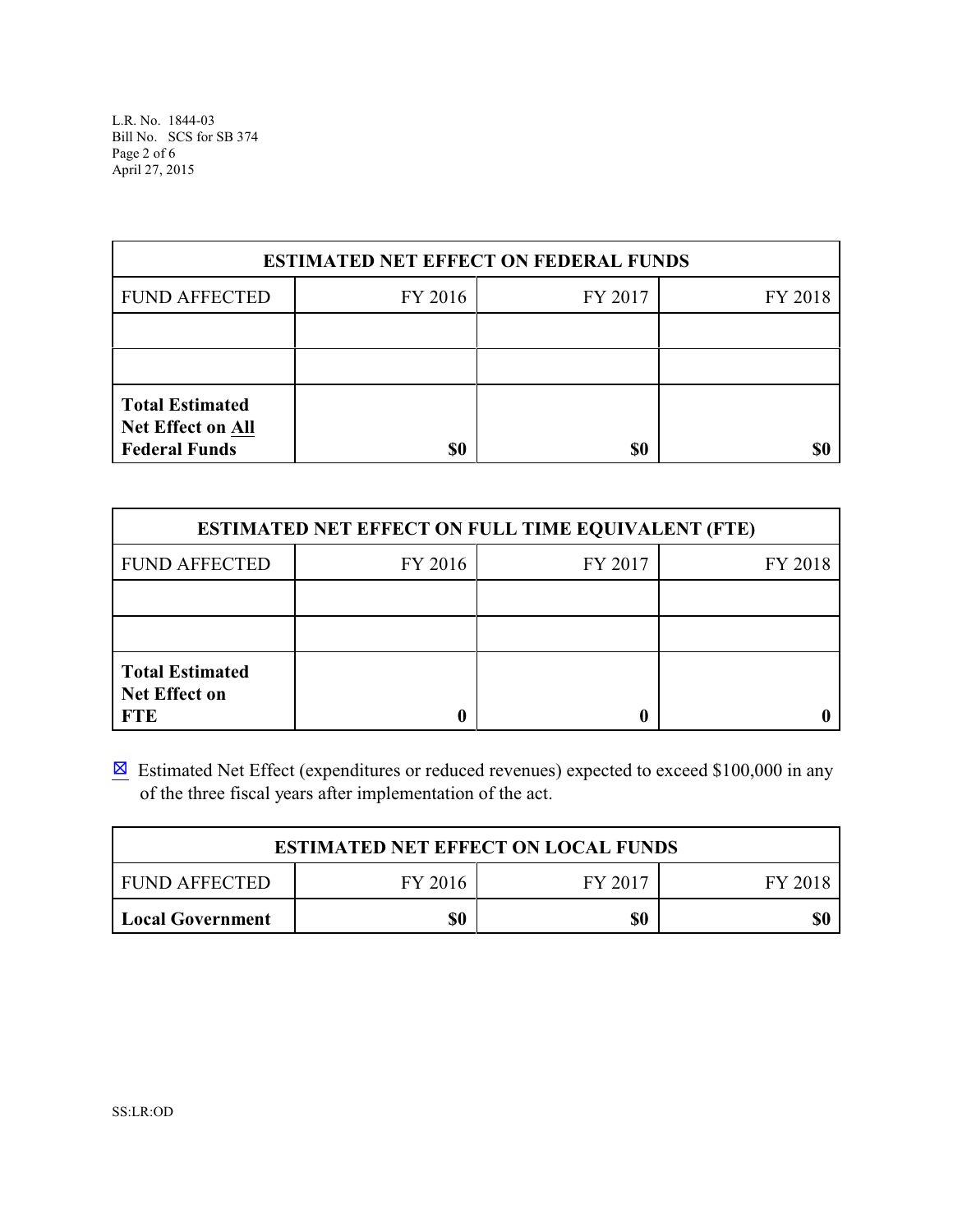L.R. No. 1844-03 Bill No. SCS for SB 374 Page 3 of 6 April 27, 2015

# **FISCAL ANALYSIS**

## ASSUMPTION

Officials from the **Office of Administration - Division of Budget and Planning (BAP)** assume this proposal would reduce Total State Revenues (TSR) by \$4.6 million and would impact the calculation required under Article X, Section  $18(e)$  of the state constitution.

BAP officials noted this proposal would allow a taxpayer to deduct from Missouri adjusted gross income, any payments from certain programs that provide compensation to agricultural producers who have suffered losses due to a disaster or emergency, and used data provided by the United States Department of Agriculture (USDA) to estimate this proposal would exempt as much as \$76.4 million in income from tax.

Since deductions do not reduce taxes on a dollar for dollar basis, BAP officials assume this exemption would reduce TSR by  $(\$76.4 \text{ million x } 6\%) = \$4.6 \text{ million (rounded)}$ . The proposal would allow the deduction for 2014; therefore, the impact in fiscal year 2016 could be as much as \$9.2 million. The annual revenue reduction could also vary in the future due to the impact of SB 509 (2014).

**Oversight** notes the BAP estimate is based on an assumption that all such payments would be subject to the maximum personal income tax rate of 6% for FY 2016 and FY 2017, and a potentially reduced rate for FY 2018. Oversight also notes the reduced rate for 2017 returns filed in FY 2018 is contingent on net general revenue collections exceeding a net general revenue collections threshold which may or may not occur. Finally, some of the payments may be received by individuals who would be taxed at a lower rate due to total taxable income less than \$9,000.

Officials from the **Department of Revenue (DOR)** noted the proposal would, effective January 1, 2014, allow a subtraction from the federal adjusted gross income of the amount of income an agricultural producer receives to compensate for losses because of disaster or emergency.

DOR officials assumed Personal Tax would require programming and form changes, and two additional Revenue Processing Technicians I for contacts on the delinquent and non-delinquent tax lines.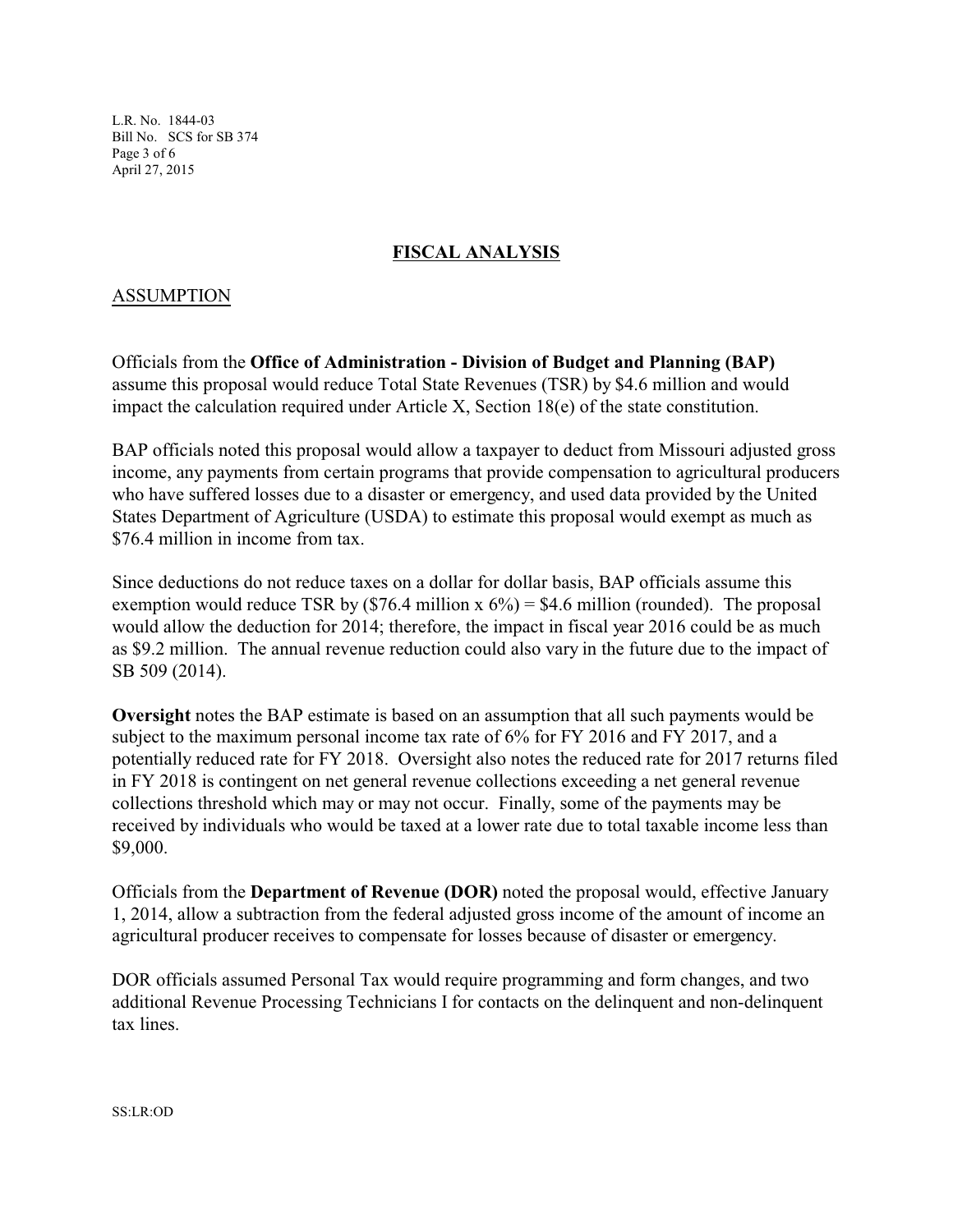L.R. No. 1844-03 Bill No. SCS for SB 374 Page 4 of 6 April 27, 2015

## ASSUMPTION (continued)

DOR officials provided an estimate of the administrative cost to implement the proposal including two additional employees; the total including additional employees, benefits, equipment, and expense, was \$81,681 for FY 2016, \$84,086 for FY 2017, and \$84,960 for FY 2017.

**Oversight** notes this proposal would change a limited number of computations on income tax returns and would not be expected to have a significant impact on the number of returns filed. Oversight notes a significantly high percentage of income tax returns are prepared online, electronically, or by paid preparers, and assumes there would not be a significant number of additional errors resulting from the changes in this proposal. Oversight assumes existing DOR staffing would be adequate to implement this proposal. If unanticipated additional costs are incurred or if multiple proposals are implemented that increase DOR costs or the workload for DOR employees, resources could be requested through the budget process.

**DOR** officials also provided an estimate of the IT cost to implement the proposal of \$37,827 based on 504 hours of programming at the current state contract rate of \$75 per hour to make changes to DOR systems.

**Oversight** will include the DOR estimate of the IT cost implement the proposal in this fiscal note.

Officials from **Office of the Secretary of State**, the **Joint Committee on Administrative Rules** and the **Department of Agriculture** assume this proposal would not have a fiscal impact to their organizations.

**Oversight** contacted the federal **Department of Agriculture (USDA)** office in Columbia, Missouri, regarding the federal emergency program payments, and we were informed the largest of the programs was most recently in effect for federal program years 2008 through 2011. The amounts reported on the USDA website were for 2013 and included the final payments for the 2011 federal program year. There were no payments for this program in 2014 or 2015 since the program is not currently active.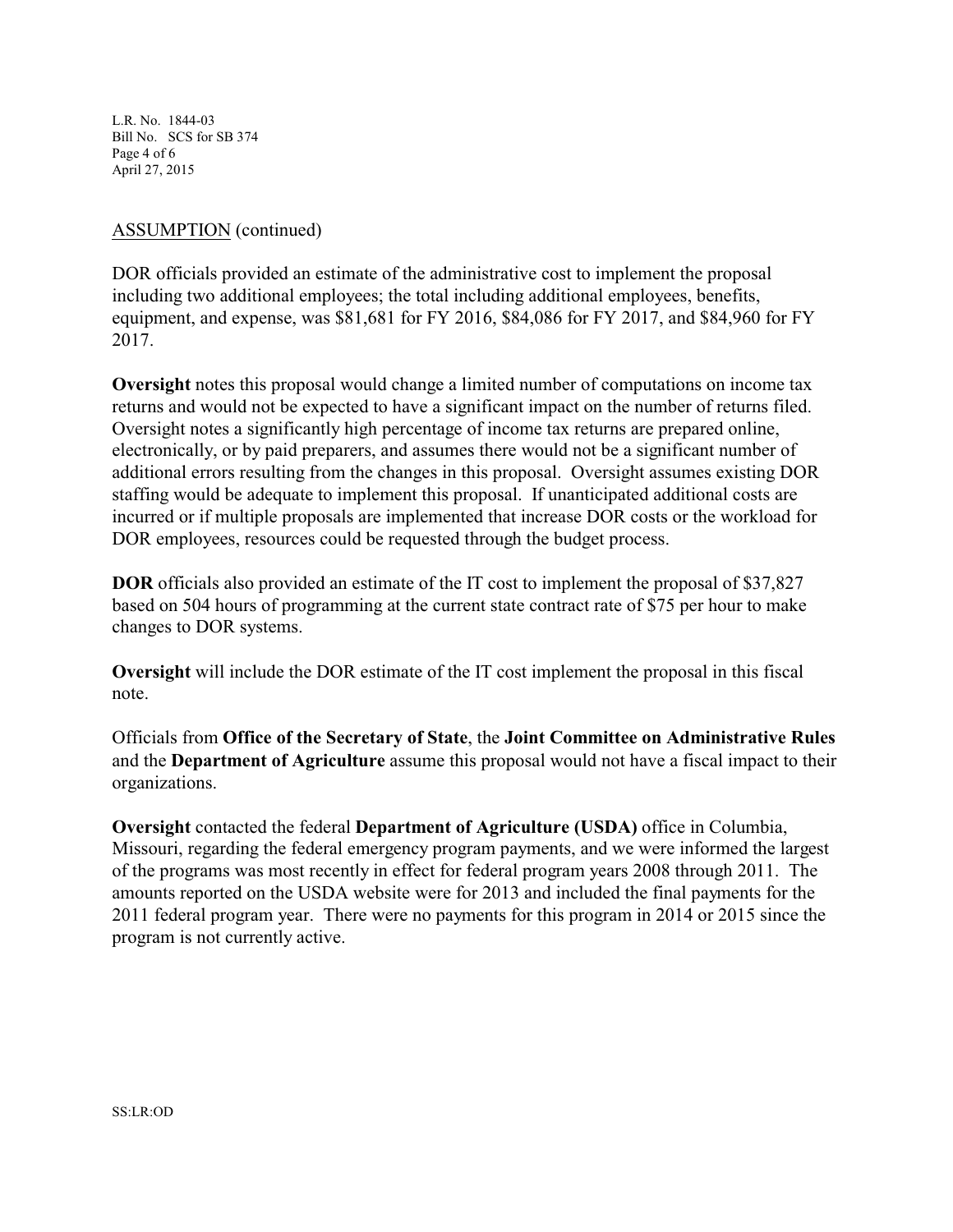L.R. No. 1844-03 Bill No. SCS for SB 374 Page 5 of 6 April 27, 2015

#### ASSUMPTION (continued)

**USDA** officials told us the remaining programs are active and currently funded. We were also advised that the amounts authorized for these programs can be changed at any time, and that applications for aid are not accepted until funding is authorized for the program. Therefore, **Oversight** is not able to estimate any potential impact for agricultural losses that have been incurred but not reimbursed under the federal emergency programs.

For fiscal note purposes, **Oversight** will estimate the impact of this proposal based on those programs that are currently in effect and funded. Payments in those programs were approximately \$10.1 million per year, and the estimated revenue reduction for the proposal would be  $(\$10,100,000 \times 6\%) = \$606,000$ . If funding is restored for an inactive program, or if new programs are enacted, the fiscal impact would be greater.

Finally, because the proposal would be effective for years beginning on or after January 1, 2014, the fiscal impact for FY 2016 could be twice the calculated annual impact due to tax returns for FY 2015 and amended returns for 2014 which would be filed in FY 2016.

| FISCAL IMPACT - State Government                              | FY 2016<br>$(10 \text{ Mo.})$ | FY 2017                      | FY 2018                     |
|---------------------------------------------------------------|-------------------------------|------------------------------|-----------------------------|
| <b>GENERAL REVENUE FUND</b>                                   |                               |                              |                             |
| Cost - DOR<br>Computer programming                            | $(\$37,827)$                  | \$0                          | \$0                         |
| Revenue reduction<br>Tax exemption                            | (Could exceed)<br>\$1,212,000 | (Could exceed)<br>\$606,000  | (Could exceed)<br>\$606,000 |
| <b>ESTIMATED NET EFFECT ON</b><br><b>GENERAL REVENUE FUND</b> | (Could exceed<br>\$1,249,827  | (Could exceed)<br>\$606,000) | (Could exceed<br>\$606,000) |
| FISCAL IMPACT - Local Government                              | FY 2016<br>$(10 \text{ Mo.})$ | FY 2017                      | FY 2018                     |
|                                                               | <u>\$0</u>                    | <u>\$0</u>                   | <u>so</u>                   |